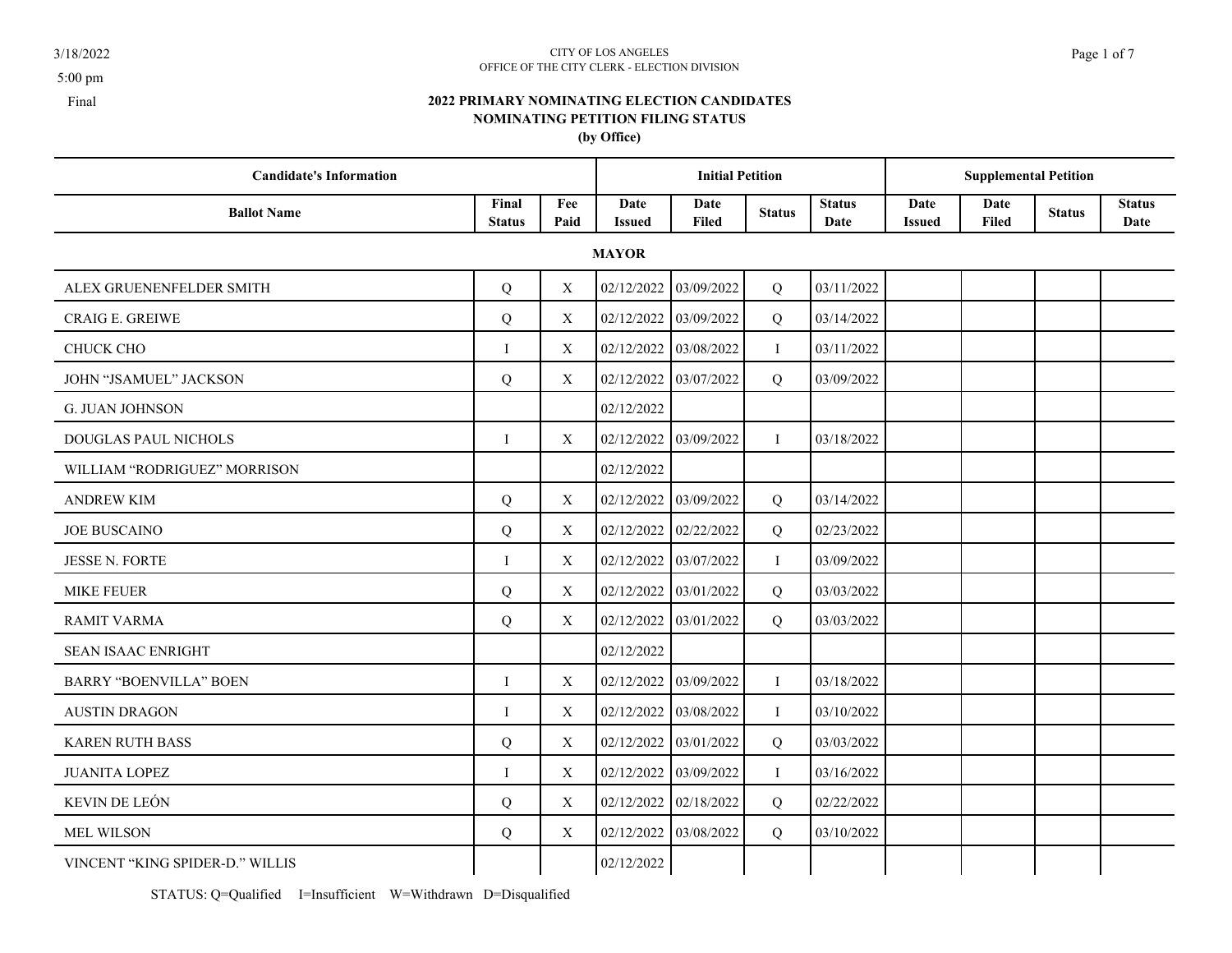### $3/18/2022$  Page 2 of 7 OFFICE OF THE CITY CLERK - ELECTION DIVISION

# **2022 PRIMARY NOMINATING ELECTION CANDIDATES NOMINATING PETITION FILING STATUS**

**(by Office)**

| <b>Candidate's Information</b> |                        |             |                       | <b>Initial Petition</b> |               |                       |                       | <b>Supplemental Petition</b> |               |                       |
|--------------------------------|------------------------|-------------|-----------------------|-------------------------|---------------|-----------------------|-----------------------|------------------------------|---------------|-----------------------|
| <b>Ballot Name</b>             | Final<br><b>Status</b> | Fee<br>Paid | Date<br><b>Issued</b> | Date<br>Filed           | <b>Status</b> | <b>Status</b><br>Date | Date<br><b>Issued</b> | Date<br>Filed                | <b>Status</b> | <b>Status</b><br>Date |
|                                |                        |             | <b>MAYOR</b>          |                         |               |                       |                       |                              |               |                       |
| <b>JESSECA HARVEY</b>          |                        |             | 02/12/2022            |                         |               |                       |                       |                              |               |                       |
| <b>LOUIS DE BARRAICUA</b>      |                        |             | 02/12/2022            |                         |               |                       |                       |                              |               |                       |
| <b>JEMISS NAZAR</b>            | T                      | X           | 02/12/2022            | 03/09/2022              | $\bf{I}$      | 03/17/2022            |                       |                              |               |                       |
| ALYCIA TASHAUNNA LOWERY        |                        |             | 02/12/2022            |                         |               |                       |                       |                              |               |                       |
| <b>CHRIS GILMORE</b>           |                        |             | 02/12/2022            |                         |               |                       |                       |                              |               |                       |
| RICK J. CARUSO                 | Q                      | X           | 02/12/2022            | 02/18/2022              | Q             | 02/23/2022            |                       |                              |               |                       |
| <b>GINA VIOLA</b>              | Q                      | X           | 02/12/2022            | 03/07/2022              | Q             | 03/09/2022            |                       |                              |               |                       |
|                                |                        |             | <b>CITY ATTORNEY</b>  |                         |               |                       |                       |                              |               |                       |
| <b>KEVIN JAMES</b>             | Q                      | X           | 02/12/2022            | 03/02/2022              | Q             | 03/04/2022            |                       |                              |               |                       |
| <b>TEDDY KAPUR</b>             | Q                      | X           | 02/12/2022            | 03/07/2022              | Q             | 03/09/2022            |                       |                              |               |                       |
| <b>RICHARD KIM</b>             | Q                      | X           | 02/12/2022            | 03/02/2022              | Q             | 03/04/2022            |                       |                              |               |                       |
| <b>MARINA TORRES</b>           | Q                      | X           | 02/12/2022            | 02/25/2022              | Q             | 02/28/2022            |                       |                              |               |                       |
| HYDEE FELDSTEIN SOTO           | Q                      | X           | 02/12/2022            | 03/04/2022              | Q             | 03/07/2022            |                       |                              |               |                       |
| SHERRI ONICA VALLE COLE        | Q                      | X           | 02/12/2022            | 03/09/2022              | Q             | 03/15/2022            |                       |                              |               |                       |
| <b>FAISAL M. GILL</b>          | Q                      | Χ           |                       | 02/12/2022 03/07/2022   | Q             | 03/08/2022            |                       |                              |               |                       |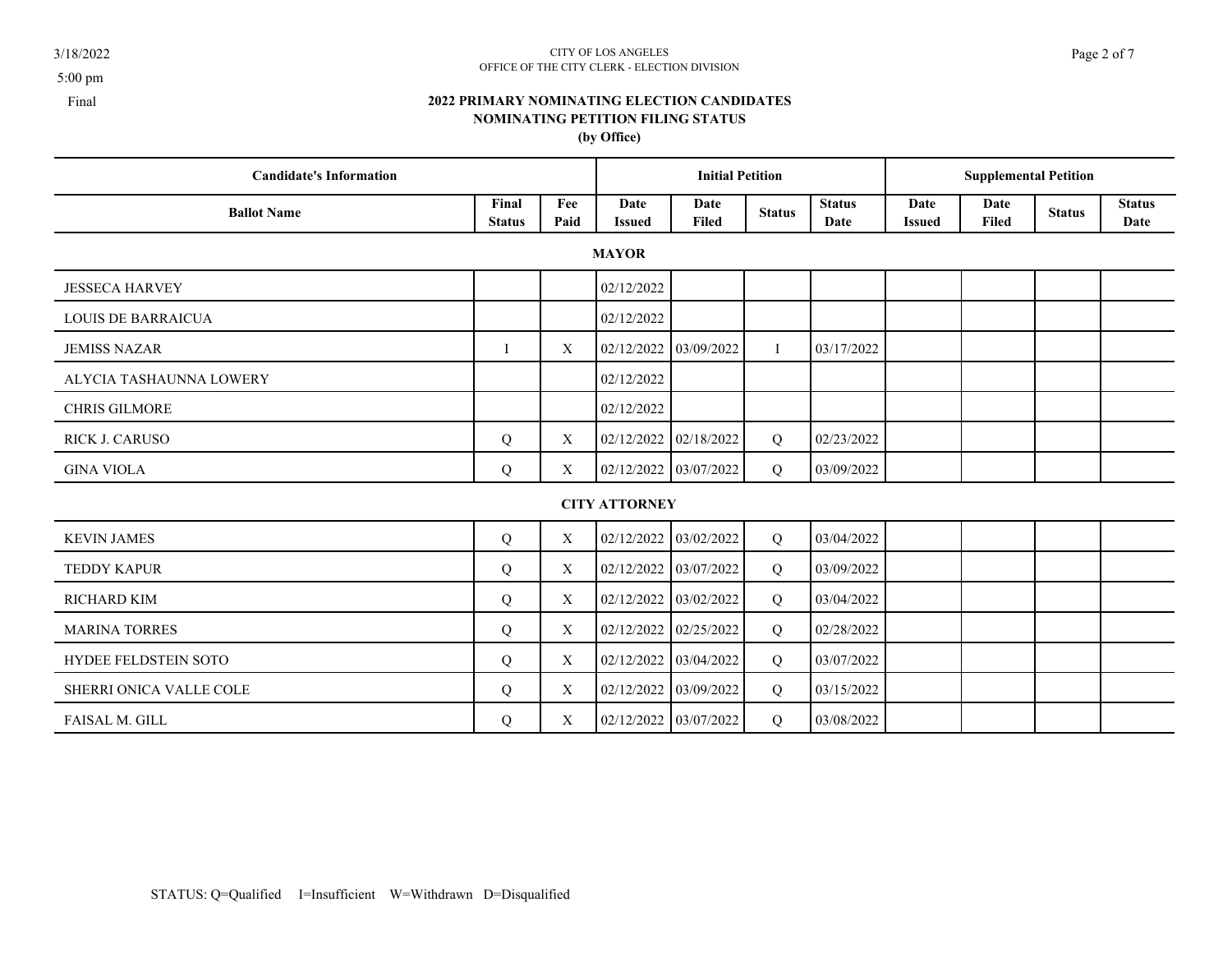5:00 pm

### 3/18/2022 CITY OF LOS ANGELES Page 3 of 7 OFFICE OF THE CITY CLERK - ELECTION DIVISION

## **2022 PRIMARY NOMINATING ELECTION CANDIDATES NOMINATING PETITION FILING STATUS (by Office)**

| <b>Candidate's Information</b> |                        |             |                         | <b>Initial Petition</b> |               |                       | <b>Supplemental Petition</b> |               |               |                       |  |
|--------------------------------|------------------------|-------------|-------------------------|-------------------------|---------------|-----------------------|------------------------------|---------------|---------------|-----------------------|--|
| <b>Ballot Name</b>             | Final<br><b>Status</b> | Fee<br>Paid | Date<br><b>Issued</b>   | Date<br><b>Filed</b>    | <b>Status</b> | <b>Status</b><br>Date | Date<br><b>Issued</b>        | Date<br>Filed | <b>Status</b> | <b>Status</b><br>Date |  |
|                                |                        |             | <b>CONTROLLER</b>       |                         |               |                       |                              |               |               |                       |  |
| J. CAROLAN O'GABHANN           | Q                      | X           | $02/12/2022$ 02/28/2022 |                         | Q             | 03/01/2022            |                              |               |               |                       |  |
| <b>REID LIDOW</b>              | Q                      | X           | 02/12/2022 03/09/2022   |                         | Q             | 03/11/2022            |                              |               |               |                       |  |
| PAUL KORETZ                    | Q                      | X           | $02/12/2022$ 02/25/2022 |                         | Q             | 02/28/2022            |                              |               |               |                       |  |
| <b>KENNETH MEJIA</b>           | Q                      |             | 02/12/2022 02/28/2022   |                         | Q             | 03/02/2022            |                              |               |               |                       |  |
| <b>ROB WILCOX</b>              | Q                      | X           | $02/12/2022$ 03/07/2022 |                         | Q             | 03/08/2022            |                              |               |               |                       |  |
| DAVID T. VAHEDI                | Q                      | X           | 02/12/2022 03/02/2022   |                         | Q             | 03/04/2022            |                              |               |               |                       |  |
| STEPHANIE CLEMENTS             | Q                      | X           | $02/12/2022$ 02/28/2022 |                         | Q             | 03/01/2022            |                              |               |               |                       |  |

# **MEMBER OF THE CITY COUNCIL, DISTRICT NO. 1**

| <b>JESSE ROSAS</b>           |   |   | 02/12/2022                                |          |             |  |  |
|------------------------------|---|---|-------------------------------------------|----------|-------------|--|--|
| GILBERT "GIL" CEDILLO        |   | X | $02/12/2022$ 02/18/2022                   | $\Omega$ | 02/23/2022  |  |  |
| ELAINE ALANIZ                |   | Χ | $\vert 02/12/2022 \vert 03/09/2022 \vert$ |          | 103/16/2022 |  |  |
| EUNISSES HERNANDEZ           |   | Χ | $\vert 02/12/2022 \vert 03/03/2022 \vert$ | $\Omega$ | 03/07/2022  |  |  |
| RONALD A. DUARTE (WITHDRAWN) | W |   | 02/12/2022                                |          |             |  |  |

# **MEMBER OF THE CITY COUNCIL, DISTRICT NO. 3**

| <b>BOB BLUMENFIELD</b>     |   | X                 | 02/12/2022   03/02/2022                   | $\Omega$ | 103/04/2022              |  |  |
|----------------------------|---|-------------------|-------------------------------------------|----------|--------------------------|--|--|
| ALEXANDER TSAO (WITHDRAWN) | W |                   | 02/12/2022                                |          |                          |  |  |
| <b>SCOTT SILVERSTEIN</b>   |   | X                 | $\vert 02/12/2022 \vert 03/09/2022 \vert$ | $\Omega$ | 03/14/2022               |  |  |
| MIKHAIL ANTHONY MANIYAN    |   | $\mathbf{v}$<br>л | 02/12/2022   03/09/2022                   |          | $\vert 03/14/2022 \vert$ |  |  |
| <b>CHRIS CHAMPION</b>      |   |                   | 02/17/2022                                |          |                          |  |  |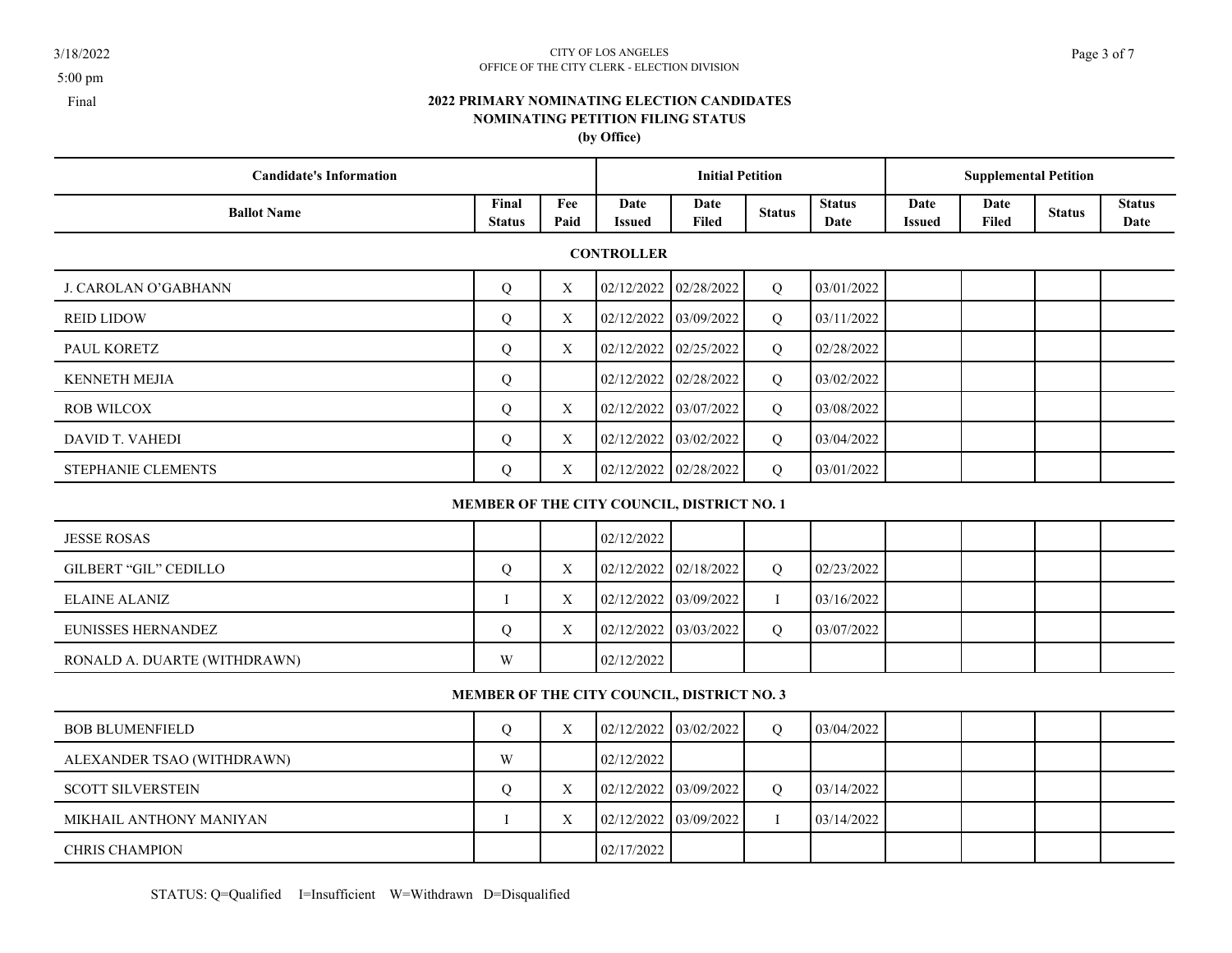### 3/18/2022 CITY OF LOS ANGELES Page 4 of 7 OFFICE OF THE CITY CLERK - ELECTION DIVISION

# **2022 PRIMARY NOMINATING ELECTION CANDIDATES NOMINATING PETITION FILING STATUS (by Office)**

| <b>Candidate's Information</b> |                        |             |                | <b>Initial Petition</b>                    |               |                       | <b>Supplemental Petition</b> |               |               |                       |
|--------------------------------|------------------------|-------------|----------------|--------------------------------------------|---------------|-----------------------|------------------------------|---------------|---------------|-----------------------|
| <b>Ballot Name</b>             | Final<br><b>Status</b> | Fee<br>Paid | Date<br>Issued | Date<br><b>Filed</b>                       | <b>Status</b> | <b>Status</b><br>Date | Date<br><b>Issued</b>        | Date<br>Filed | <b>Status</b> | <b>Status</b><br>Date |
|                                |                        |             |                | MEMBER OF THE CITY COUNCIL, DISTRICT NO. 5 |               |                       |                              |               |               |                       |
| KATY YOUNG YAROSLAVSKY         | Q                      | X           | 02/12/2022     | 03/02/2022                                 | Q             | 03/03/2022            |                              |               |               |                       |
| <b>JOSH NADEL</b>              |                        |             | 02/12/2022     |                                            |               | $\sim$                |                              |               |               |                       |
| <b>SCOTT EPSTEIN</b>           | Q                      | X           | 02/12/2022     | 03/09/2022                                 | Q             | 03/11/2022            |                              |               |               |                       |
| <b>JIMMY BIBLARZ</b>           | Q                      | X           | 02/12/2022     | 03/07/2022                                 | Q             | 03/09/2022            |                              |               |               |                       |
| <b>DORY FRANK</b>              |                        |             | 02/14/2022     |                                            |               |                       |                              |               |               |                       |
| <b>KRISTINA IRWIN</b>          |                        | X           | 02/12/2022     | 03/09/2022                                 |               | 03/15/2022            |                              |               |               |                       |
| <b>DANNY BAHR</b>              |                        |             | 02/14/2022     |                                            |               |                       |                              |               |               |                       |
| <b>SAM YEBRI</b>               | Q                      | X           | 02/14/2022     | 03/02/2022                                 | Q             | 03/04/2022            |                              |               |               |                       |
| <b>MOLLY BASLER</b>            |                        | X           | 02/17/2022     | 03/09/2022                                 |               | 03/18/2022            |                              |               |               |                       |
|                                |                        |             |                |                                            |               |                       |                              |               |               |                       |

# **MEMBER OF THE CITY COUNCIL, DISTRICT NO. 7**

| ELISA AVALOS     | X | $\vert 02/12/2022 \vert 03/08/2022 \vert$ |  | 03/10/2022 |  |  |
|------------------|---|-------------------------------------------|--|------------|--|--|
| MONICA RODRIGUEZ | Х | $02/12/2022$ $02/22/2022$                 |  | 02/24/2022 |  |  |
| REUBEN GARCIA    |   | $\vert 02/12/2022 \vert 03/09/2022 \vert$ |  | 03/14/2022 |  |  |
| KEVIN JOHN DAVIS |   | 02/12/2022                                |  |            |  |  |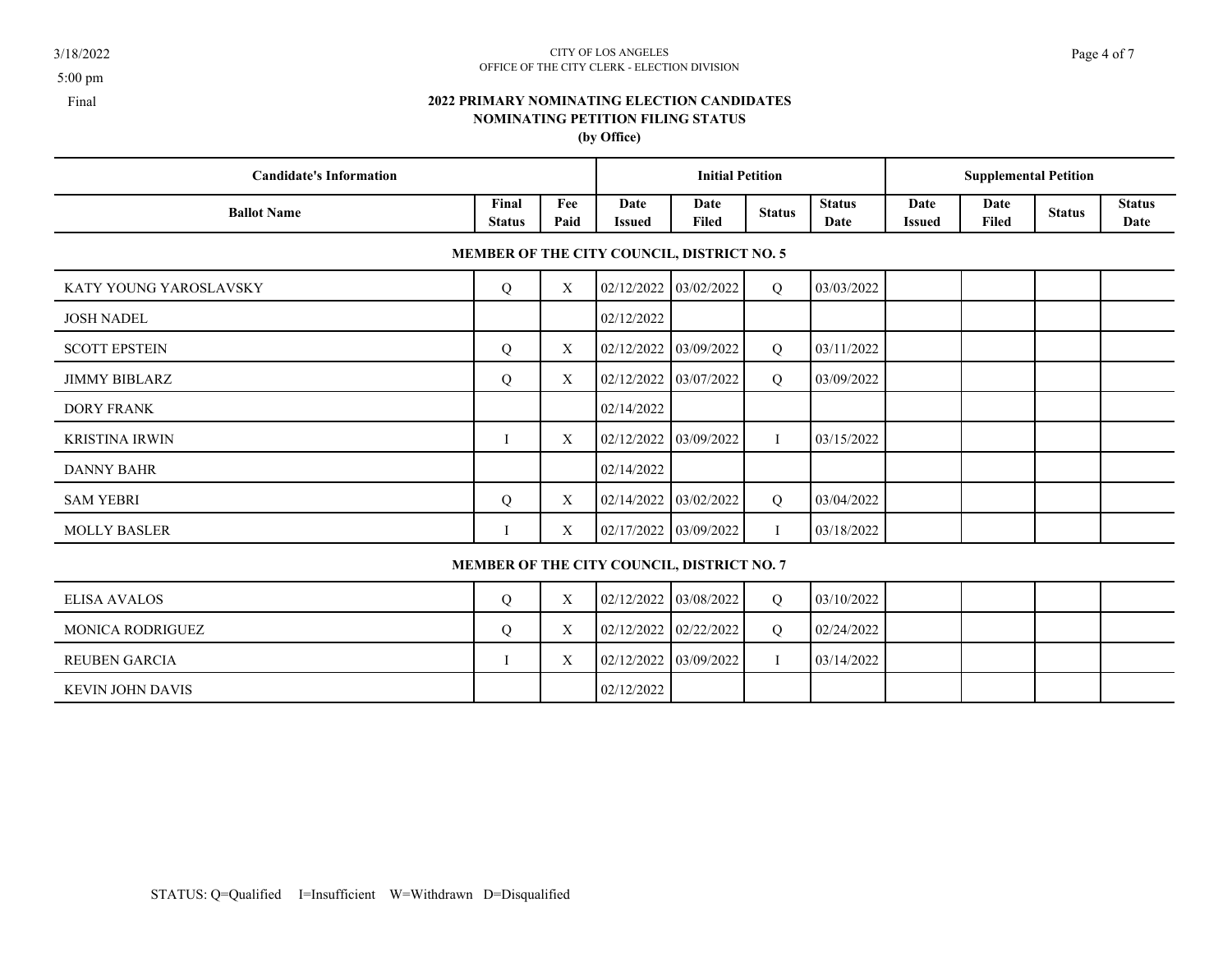### 3/18/2022 CITY OF LOS ANGELES Page 5 of 7 OFFICE OF THE CITY CLERK - ELECTION DIVISION

## **2022 PRIMARY NOMINATING ELECTION CANDIDATES NOMINATING PETITION FILING STATUS (by Office)**

| <b>Candidate's Information</b>        |                        |                  |                       | <b>Initial Petition</b>                     |               |                       |                       | <b>Supplemental Petition</b> |               |                       |
|---------------------------------------|------------------------|------------------|-----------------------|---------------------------------------------|---------------|-----------------------|-----------------------|------------------------------|---------------|-----------------------|
| <b>Ballot Name</b>                    | Final<br><b>Status</b> | Fee<br>Paid      | Date<br><b>Issued</b> | Date<br><b>Filed</b>                        | <b>Status</b> | <b>Status</b><br>Date | Date<br><b>Issued</b> | Date<br>Filed                | <b>Status</b> | <b>Status</b><br>Date |
|                                       |                        |                  |                       | MEMBER OF THE CITY COUNCIL, DISTRICT NO. 9  |               |                       |                       |                              |               |                       |
| ADRIANA CABRERA                       | $\mathbf{I}$           | $\boldsymbol{X}$ | 02/12/2022            | 03/09/2022                                  | $\bf I$       | 03/17/2022            |                       |                              |               |                       |
| <b>DULCE VASQUEZ</b>                  | Q                      | X                | 02/12/2022            | 02/28/2022                                  | Q             | 03/01/2022            |                       |                              |               |                       |
| CURREN D. PRICE, JR.                  | Q                      | X                | 02/12/2022            | 03/02/2022                                  | Q             | 03/04/2022            |                       |                              |               |                       |
| <b>MIGUEL ISAIAS LEMUS</b>            | I                      | X                | 02/12/2022            | 03/09/2022                                  | $\mathbf I$   | 03/15/2022            |                       |                              |               |                       |
| NICK PACHECO                          |                        |                  | 02/12/2022            |                                             |               |                       |                       |                              |               |                       |
|                                       |                        |                  |                       | MEMBER OF THE CITY COUNCIL, DISTRICT NO. 11 |               |                       |                       |                              |               |                       |
| <b>GARY COPELAND</b>                  |                        |                  | 02/12/2022            |                                             |               |                       |                       |                              |               |                       |
| <b>ERIN DARLING</b>                   | $\overline{Q}$         | X                | 02/12/2022            | 03/08/2022                                  | Q             | 03/10/2022            |                       |                              |               |                       |
| MIKE NEWHOUSE                         | Q                      | $\mathbf X$      | 02/12/2022            | 03/08/2022                                  | Q             | 03/11/2022            |                       |                              |               |                       |
| <b>MAT SMITH</b>                      | Q                      | X                | 02/12/2022            | 03/09/2022                                  | Q             | 03/14/2022            |                       |                              |               |                       |
| ALLISON HOLDORFF POLHILL              | Q                      | X                | 02/12/2022            | 02/22/2022                                  | Q             | 02/24/2022            |                       |                              |               |                       |
| <b>JIM MUREZ</b>                      | Q                      | X                | 02/12/2022            | 03/09/2022                                  | Q             | 03/11/2022            |                       |                              |               |                       |
| CRISTIAN ORLANDO LETELIER (WITHDRAWN) | W                      |                  | 02/12/2022            |                                             |               |                       |                       |                              |               |                       |
| <b>GREG GOOD</b>                      | Q                      | X                | 02/12/2022            | 03/07/2022                                  | Q             | 03/09/2022            |                       |                              |               |                       |
| VINCENT SULAITIS                      |                        |                  | 02/12/2022            |                                             |               |                       |                       |                              |               |                       |
| RONNIE MCCOWAN (WITHDRAWN)            | W                      |                  | 02/12/2022            |                                             |               |                       |                       |                              |               |                       |

CHRISTOPHER BAKER 2022 25/2022

TRACI PARK  $Q = \begin{bmatrix} 2/12/2022 & 03/01/2022 & 03/01/2022 \end{bmatrix}$ 

MIDSANON "SONI" LLOYD Q X 02/12/2022 03/09/2022 Q 03/14/2022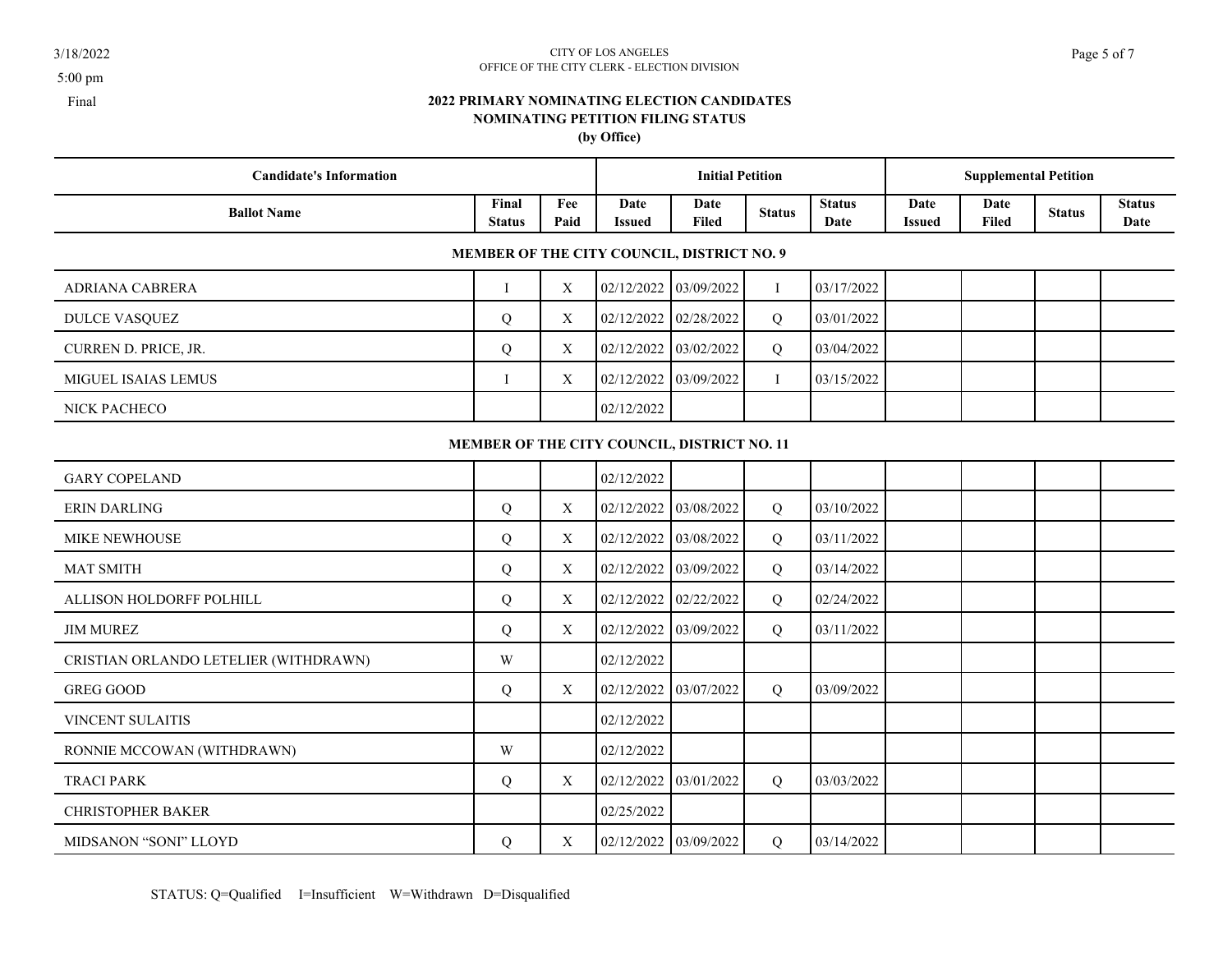### 3/18/2022 CITY OF LOS ANGELES Page 6 of 7 OFFICE OF THE CITY CLERK - ELECTION DIVISION

# **2022 PRIMARY NOMINATING ELECTION CANDIDATES NOMINATING PETITION FILING STATUS (by Office)**

| <b>Candidate's Information</b>  |                        |             |                       | <b>Initial Petition</b>                     |               |                       |                       | <b>Supplemental Petition</b> |               |                       |
|---------------------------------|------------------------|-------------|-----------------------|---------------------------------------------|---------------|-----------------------|-----------------------|------------------------------|---------------|-----------------------|
| <b>Ballot Name</b>              | Final<br><b>Status</b> | Fee<br>Paid | Date<br><b>Issued</b> | Date<br><b>Filed</b>                        | <b>Status</b> | <b>Status</b><br>Date | Date<br><b>Issued</b> | Date<br><b>Filed</b>         | <b>Status</b> | <b>Status</b><br>Date |
|                                 |                        |             |                       | MEMBER OF THE CITY COUNCIL, DISTRICT NO. 13 |               |                       |                       |                              |               |                       |
| <b>ALBERT CORADO</b>            | Q                      | X           |                       | 02/12/2022 03/07/2022                       | Q             | 03/09/2022            |                       |                              |               |                       |
| <b>STEVE JOHNSON</b>            | Q                      | X           | 02/12/2022            | 03/02/2022                                  | Q             | 03/03/2022            |                       |                              |               |                       |
| HUGO SOTO-MARTINEZ              | Q                      | X           | 02/12/2022            | 03/02/2022                                  | Q             | 03/04/2022            |                       |                              |               |                       |
| MITCH O'FARRELL                 | Q                      | X           | 02/12/2022            | 02/28/2022                                  | Q             | 03/02/2022            |                       |                              |               |                       |
| <b>CARLOS H. FLOWERS</b>        | $\mathbf{I}$           | X           | 02/12/2022            | 03/01/2022                                  | $\bf{I}$      | 03/02/2022 03/03/2022 |                       |                              |               |                       |
| KATE PYNOOS                     | Q                      | X           | 02/12/2022 03/07/2022 |                                             | Q             | 03/09/2022            |                       |                              |               |                       |
| CHAD MICHAEL MANUEL (WITHDRAWN) | W                      |             | 02/12/2022            |                                             |               |                       |                       |                              |               |                       |
| RACHAEL ROSE LUCKEY (WITHDRAWN) | W                      |             | 02/12/2022            |                                             |               |                       |                       |                              |               |                       |
|                                 |                        |             |                       | MEMBER OF THE CITY COUNCIL, DISTRICT NO. 15 |               |                       |                       |                              |               |                       |
| DANIELLE SANDOVAL               | Q                      | X           | 02/12/2022            | 03/07/2022                                  | Q             | 03/08/2022            |                       |                              |               |                       |
| <b>ANTHONY SANTICH</b>          | Q                      | X           | 02/12/2022            | 03/09/2022                                  | Q             | 03/15/2022            |                       |                              |               |                       |
| TIM MCOSKER                     | Q                      | X           | 02/12/2022 02/23/2022 |                                             | Q             | 02/24/2022            |                       |                              |               |                       |
| <b>LAMAR LYONS</b>              |                        |             | 02/12/2022            |                                             |               |                       |                       |                              |               |                       |
| <b>BRYANT ODEGA</b>             | Q                      | X           | 02/12/2022            | 03/09/2022                                  | Q             | 03/15/2022            |                       |                              |               |                       |
| ANDREW BAK-BOYCHUK              |                        |             | 02/12/2022            |                                             |               |                       |                       |                              |               |                       |
| MARK ANTHONY CONTRERAS          | $\mathbf{I}$           | X           | 02/12/2022            | 03/09/2022                                  | $\bf{I}$      | 03/15/2022            |                       |                              |               |                       |
| PATI LAWRENCE (WITHDRAWN)       | W                      |             |                       |                                             |               |                       |                       |                              |               |                       |
| <b>RICK THOMAS</b>              | -1                     | X           | 02/12/2022 03/09/2022 |                                             | Ι.            | 03/17/2022            |                       |                              |               |                       |

ROBERT MATTHEW MILLER 02/12/2022